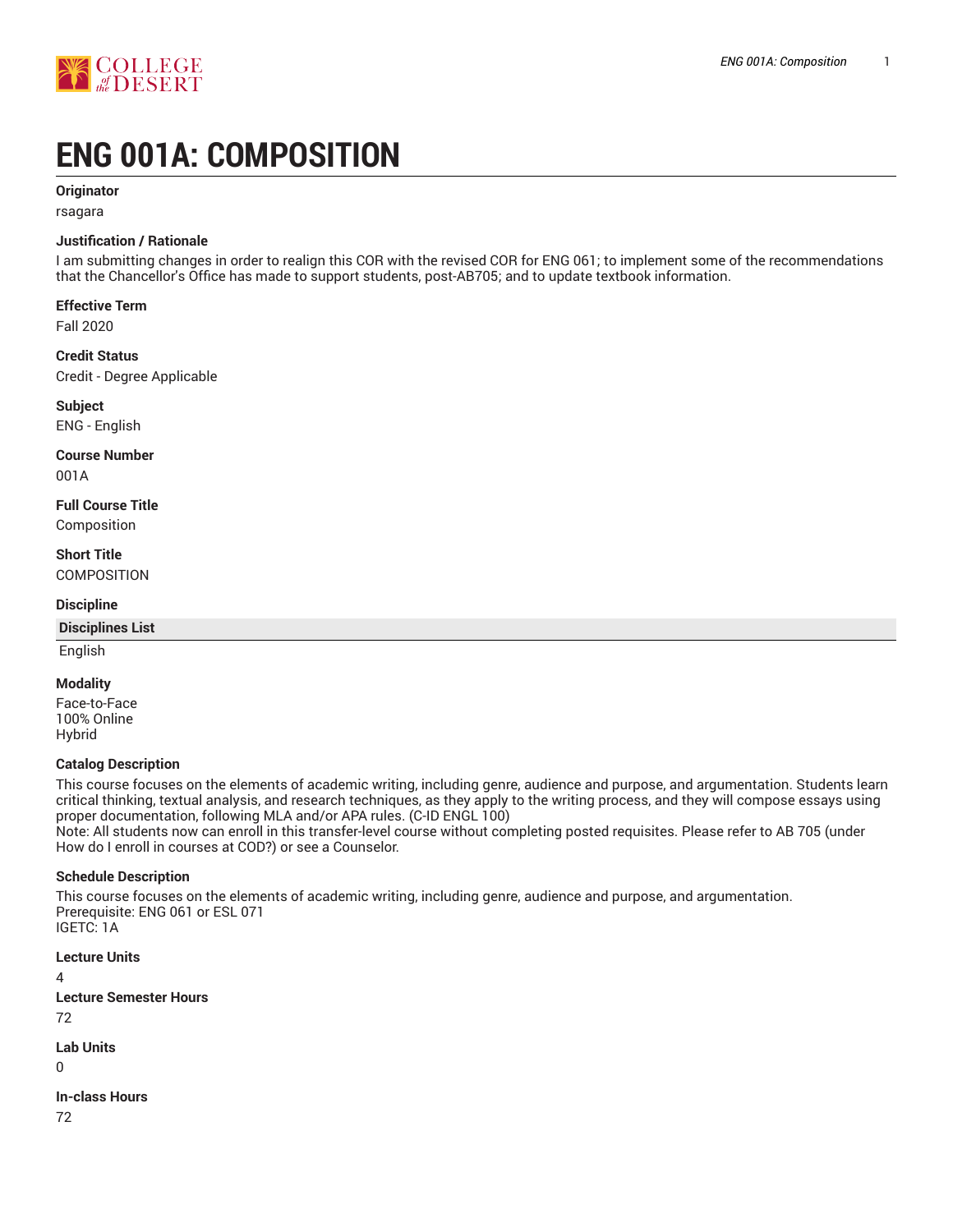

**Out-of-class Hours** 144

**Total Course Units** 4 **Total Semester Hours** 216

**Prerequisite Course(s)** ENG 061 or ESL 071

# **Required Text and Other Instructional Materials**

**Resource Type** Book **Open Educational Resource** No

**Formatting Style** MLA

**Author** Hacker, Diana, and Nancy Sommers

**Title** Rules for Writers

**Edition**

9th

**City** Boston

**Publisher**

Bedford

**Year** 2019

**College Level**

Yes **ISBN #** 978-1-319-22743-2

# **Resource Type**

Book **Open Educational Resource** No

**Formatting Style** MLA

**Author** Barnet, Sylvan, et al

**Title**

Current Issues and Enduring Questions: A Guide to Critical Thinking and Argument, with Readings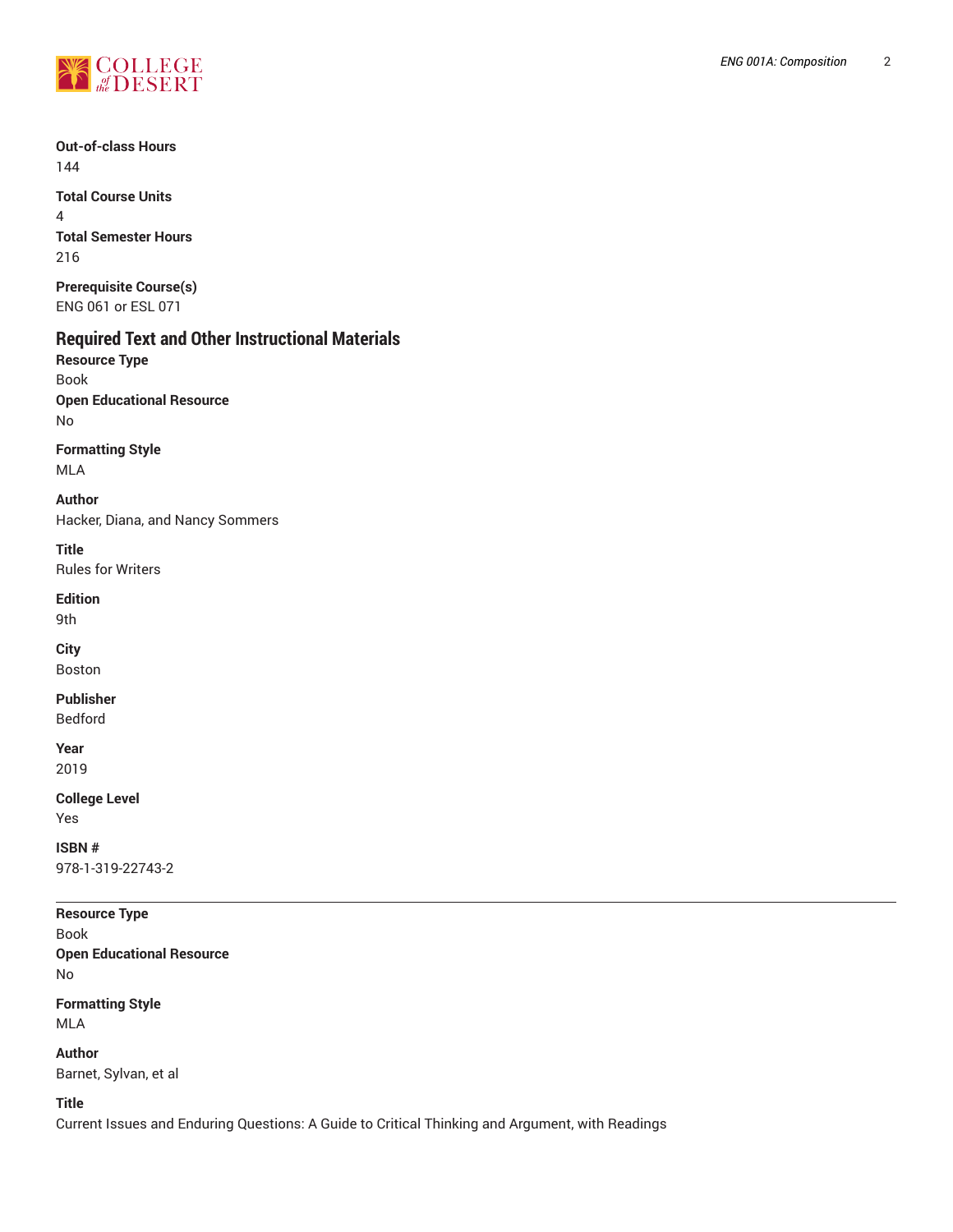

#### **Edition**

12th

**City** Boston

#### **Publisher**

Bedford

**Year** 2020

**College Level** Yes

**Flesch-Kincaid Level**

college

**ISBN #** 978-1-319-19818-3

**Resource Type**

Book **Open Educational Resource** No

**Formatting Style**

MLA

**Author**

Axelrod, Rise B., and Charles R. Cooper

**Title**

The Concise St. Martin's Guide to Writing

**Edition**

8th

**City**

Boston

**Publisher**

Bedford

**Year** 2018

**College Level** Yes

**ISBN #** 978-1-319-05854-8

**Resource Type** Book **Open Educational Resource** No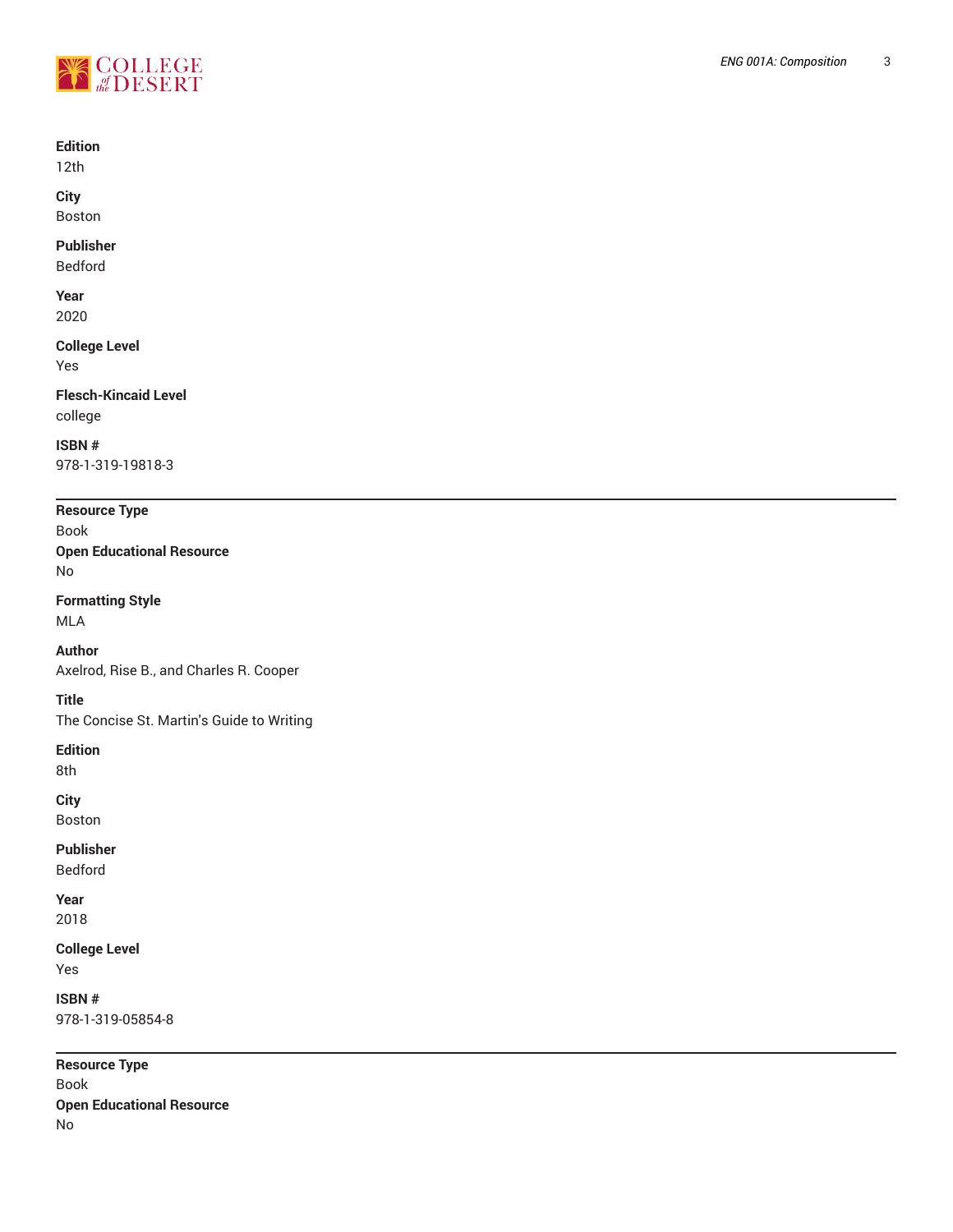

#### **Formatting Style**

MLA

# **Author**

Barnet, Sylvan, et al

# **Title**

Critical Thinking, Reading, and Writing: A Brief Guide to Argument

#### **Edition**

10th

#### **City** Boston

# **Publisher**

Bedford

**Year** 2020

# **College Level**

Yes

**Flesch-Kincaid Level** college

**ISBN #**

9781319194512

# **Class Size Maximum**

24

# **Entrance Skills**

Recognize the difference between concrete and abstract ideas in texts.

# **Requisite Course Objectives**

ENG 061-Develop and support thesis statements.

ENG 061-Write essays that reflect critical thinking and clear expression, in a variety of rhetorical genres and for a variety of purposes. ENG 061-Demonstrate, in writing, the integration of purpose, audience, and tone, to achieve particular rhetorical goals.

ENG 061-Demonstrate both literal and analytic/interpretive reading skills, and convey these skills in writing.

ESL 071-Demonstrate understanding of main idea, details, relationships, and patterns of organization.

ESL 071-Evaluate supporting evidence and opposing ideas.

ESL 071-Demonstrate the ability to understand the difference between stated and implied concepts.

ESL 071-Integrate source material and demonstrate critical awareness in multi-page essays.

# **Entrance Skills**

Evaluate features of style, such as purpose, audience, and tone, in academic and professional writing.

# **Requisite Course Objectives**

ENG 061-Write essays that reflect critical thinking and clear expression, in a variety of rhetorical genres and for a variety of purposes. ENG 061-Demonstrate, in writing, the integration of purpose, audience, and tone, to achieve particular rhetorical goals. ENG 061-Demonstrate both literal and analytic/interpretive reading skills, and convey these skills in writing. ESL 071-Evaluate features of style such as purpose, audience and tone.

# **Entrance Skills**

Demonstrate the ability to construct effective sentences and create arguments using supporting evidence and ideas.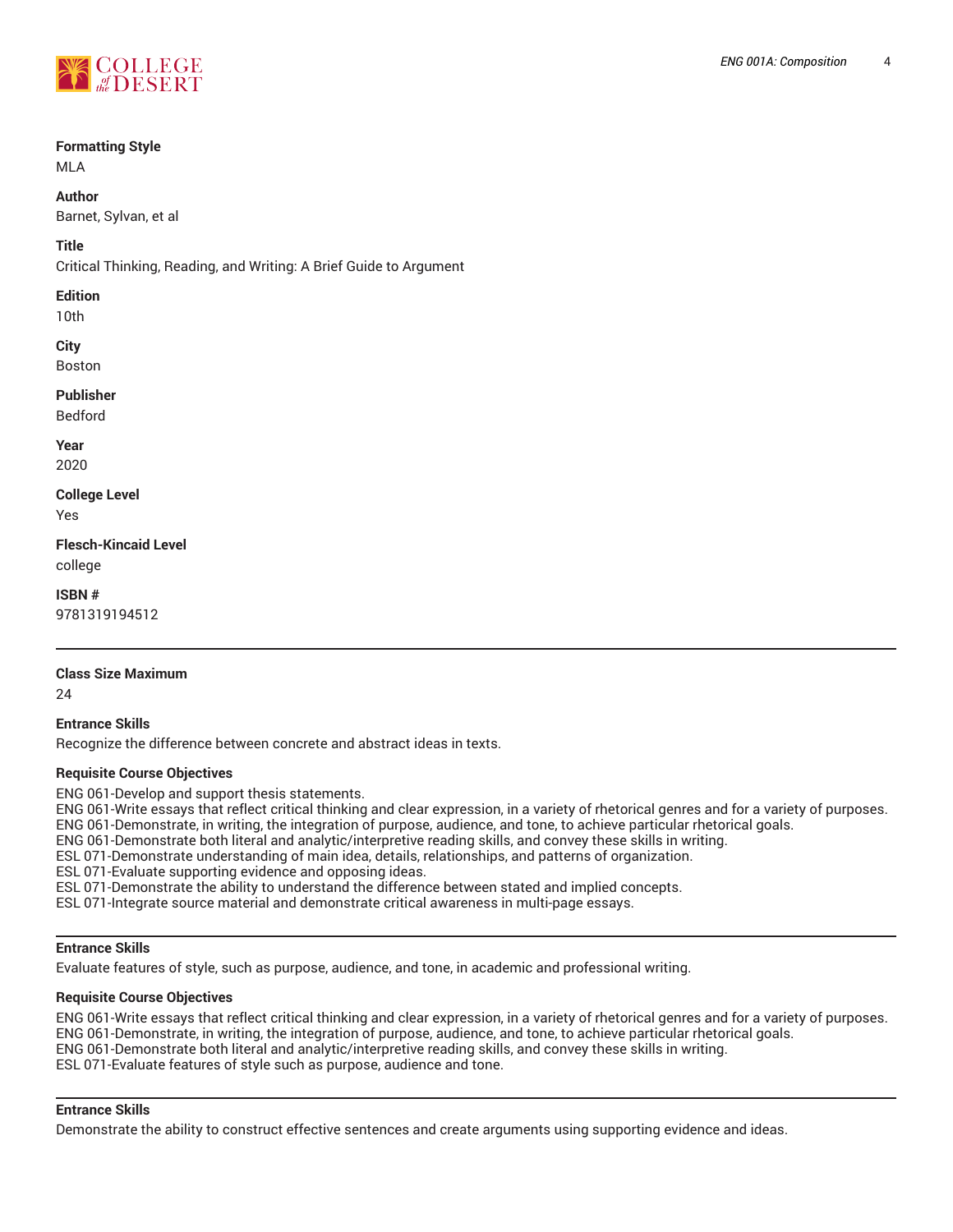

#### **Requisite Course Objectives**

ENG 061-Write essays that reflect critical thinking and clear expression, in a variety of rhetorical genres and for a variety of purposes. ENG 061-Demonstrate, in writing, the integration of purpose, audience, and tone, to achieve particular rhetorical goals.

ENG 061-Demonstrate both literal and analytic/interpretive reading skills, and convey these skills in writing.

ESL 071-Exhibit ability to use expanded vocabulary and practice using contextual cues and resources.

ESL 071-Evaluate supporting evidence and opposing ideas.

ESL 071-Demonstrate the ability to understand the difference between stated and implied concepts.

ESL 071-Demonstrate an improved level of word analysis skills and vocabulary development.

ESL 071-Construct sentences that demonstrate variety and effective word choice, using college level diction.

#### **Course Content**

- a. Pre-writing strategies
- b. Introduction and conclusion strategies
- c. Developing thesis statements
- d. Developing topic sentences
- e. Choosing relevant evidence to support ideas
- f. Transition techniques
- g. Revision strategies
- h. Editing strategies
- i. Reading-writing connections
- j. Use of reference material (dictionary, thesaurus, handbook, and library resources).
- Standard sentence structure and variety
- l. Thoughtful inquiry and discussion
- m. Research strategies
- n. MLA and/or APA documentation skills
- o. Information and digital literacy
- p. Summary and paraphrase skills
- q. In-class writing
- r. Synthesizing multiple sources
- s. Debate and argumentation strategies
- t. Audience awareness and rhetorical choices (e.g., purpose, audience, genre, tone)
- u. Analysis of written and visual texts

#### **Course Objectives**

|              | <b>Objectives</b>                                                                                                                       |
|--------------|-----------------------------------------------------------------------------------------------------------------------------------------|
| Objective 1  | Develop ideas coherently in writing through the drafting process.                                                                       |
| Objective 2  | Participate in the process of developing texts in collaborative and individual settings.                                                |
| Objective 3  | Write thesis statements, topic sentences, and ideas in an organized way in essays.                                                      |
| Objective 4  | Write essays with arguable theses and evidence from different types of sources.                                                         |
| Objective 5  | Read, analyze, and interpret varied texts (e.g., literary, digital, visual).                                                            |
| Objective 6  | Recognize and integrate creative elements of style (e.g., metaphor, analogy, voice, tone).                                              |
| Objective 7  | Use a variety of rhetorical strategies to write essays.                                                                                 |
| Objective 8  | Compose texts with complex sentence structure and appropriate diction.                                                                  |
| Objective 9  | Correctly use MLA and/or APA documentation.                                                                                             |
| Objective 10 | Identify and evaluate appropriate research sources, and incorporate them into essays through quotations, summaries,<br>and paraphrases. |

#### **Student Learning Outcomes**

|           | Upon satisfactory completion of this course, students will be able to:                                                                                  |
|-----------|---------------------------------------------------------------------------------------------------------------------------------------------------------|
| Outcome 1 | Demonstrate process-driven writing that includes drafting, revising, and editing strategies.                                                            |
| Outcome 2 | Compose logical, well-developed essays that clearly articulate a thesis supported by textual evidence and that<br>demonstrate an awareness of audience. |
| Outcome 3 | Apply critical reading strategies to the analysis of college-level texts.                                                                               |
| Outcome 4 | Evaluate sources in the service of an argument while accurately documenting sources in MLA and/or APA style.                                            |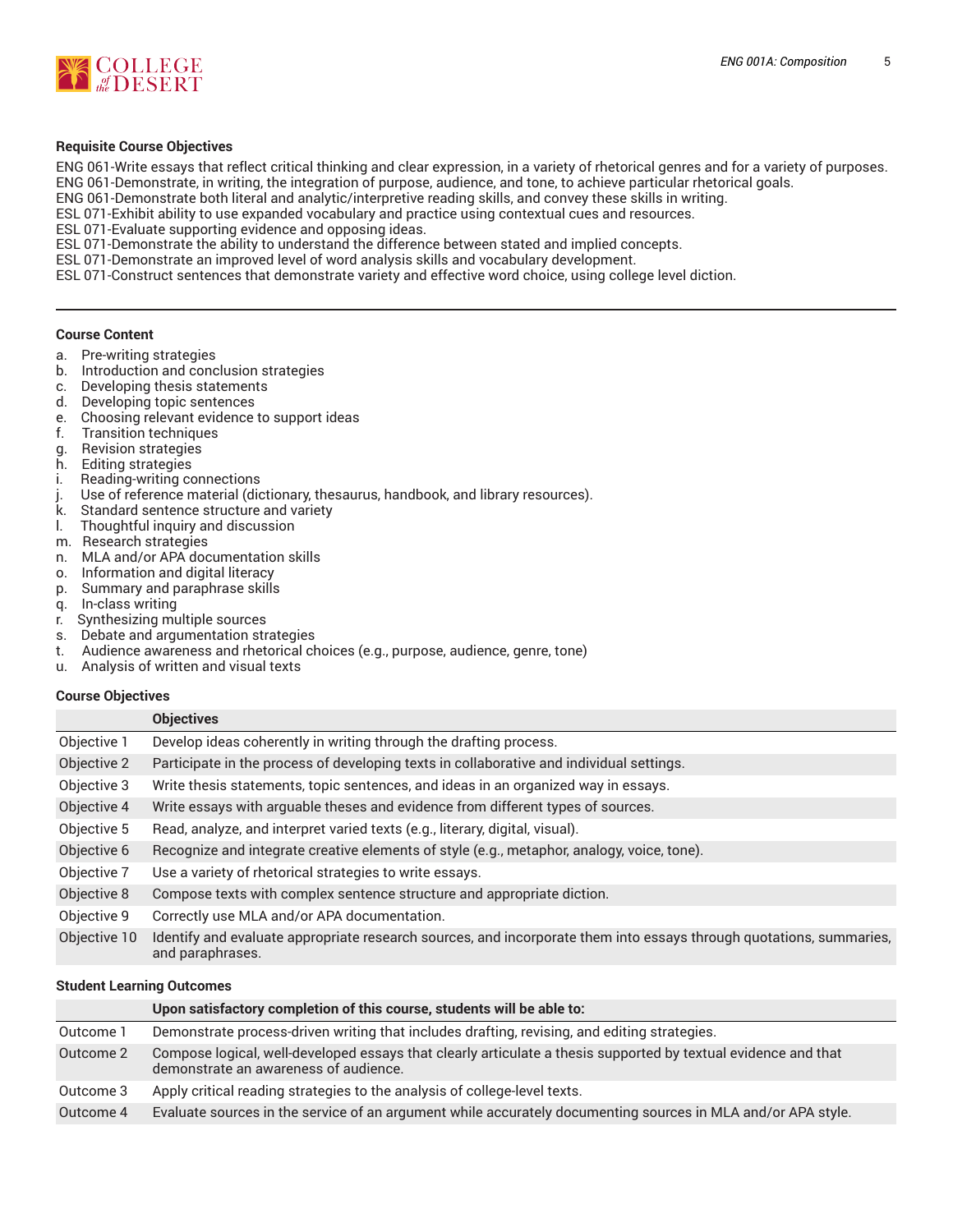

# **Methods of Instruction**

| <b>Method</b>                      | Please provide a description or examples of how each instructional<br>method will be used in this course.                                     |
|------------------------------------|-----------------------------------------------------------------------------------------------------------------------------------------------|
| <b>Discussion</b>                  | Students will engage in whole-class and group discussions about the<br>writing process, essay elements, readings, and other pertinent topics. |
| Demonstration, Repetition/Practice | Students will demonstrate an understanding of the writing process and<br>of essay elements.                                                   |
| Collaborative/Team                 | Students will work in groups on essay drafts, pre-writing assignments,<br>and other writing-based assignments.                                |
| Technology-based instruction       | Students will compose and edit their writing on computers, and they will<br>use online library databases to conduct research.                 |
| Self-exploration                   | Students will reflect on their development as writers, readers, and<br>thinkers.                                                              |
| Participation                      | Students will participate in class discussions, activities, and<br>assignments.                                                               |
| Lecture                            | Instructors will lecture on key writing concepts, sometimes as a way to<br>establish context for reading and writing assignments.             |
| Journal                            | Students may keep class journals that record and reflect on their<br>development as writers and readers.                                      |

# **Methods of Evaluation**

| <b>Method</b>                                    | Please provide a description or examples of how<br>each evaluation method will be used in this course.                                                                                                                                                                                                | <b>Type of Assignment</b> |
|--------------------------------------------------|-------------------------------------------------------------------------------------------------------------------------------------------------------------------------------------------------------------------------------------------------------------------------------------------------------|---------------------------|
| College level or pre-collegiate essays           | Students will write between 4-6 essays, one or more<br>of which may be in-class essays. (80% of essays<br>written out of class; 20% of essays written in class)                                                                                                                                       | In and Out of Class       |
| Self-paced testing                               | Students will complete reading and writing<br>assignments prior to their due dates, and they will<br>be prepared to engage in in-class activities and<br>discussions. (80% of student preparation of reading<br>and writing assignments will take place out of class;<br>20% in class)                | In and Out of Class       |
| Student participation/contribution               | Students will participate actively and appropriately<br>in class discussions, exercises, and projects. (50%<br>of student participation in discussions, exercises,<br>and projects will take place out of class; 50% in<br>class)                                                                     | In and Out of Class       |
| Mid-term and final evaluations                   | Students will complete midterm and/or final<br>assessments on course concepts. These<br>assessments may be short-answer responses,<br>in-class essays, portfolios, and other writing-<br>based assessments. (50% of midterm and final<br>assessments will be completed out of class; 50% in<br>class) | In and Out of Class       |
| Presentations/student demonstration observations | Students will prepare and deliver presentations,<br>individually and/or in groups, on relevant course<br>concepts. (50% of presentations and student<br>demonstrations will be prepared and delivered out<br>of class; 50% in class)                                                                  | In and Out of Class       |
| Reading reports                                  | Students will produce reading reports on<br>assigned and other reading. These reports may be<br>summaries, responses, and/or syntheses. (50% of<br>"reading reports" will be completed out of class; 50%<br>in class)                                                                                 | In and Out of Class       |
| Term or research papers                          | Students will write at least one academic research<br>paper that demonstrates an understanding of<br>research, documentation, and synthesis. (80% of<br>the work toward academic research papers will take<br>place out of class; 20% in class)                                                       | In and Out of Class       |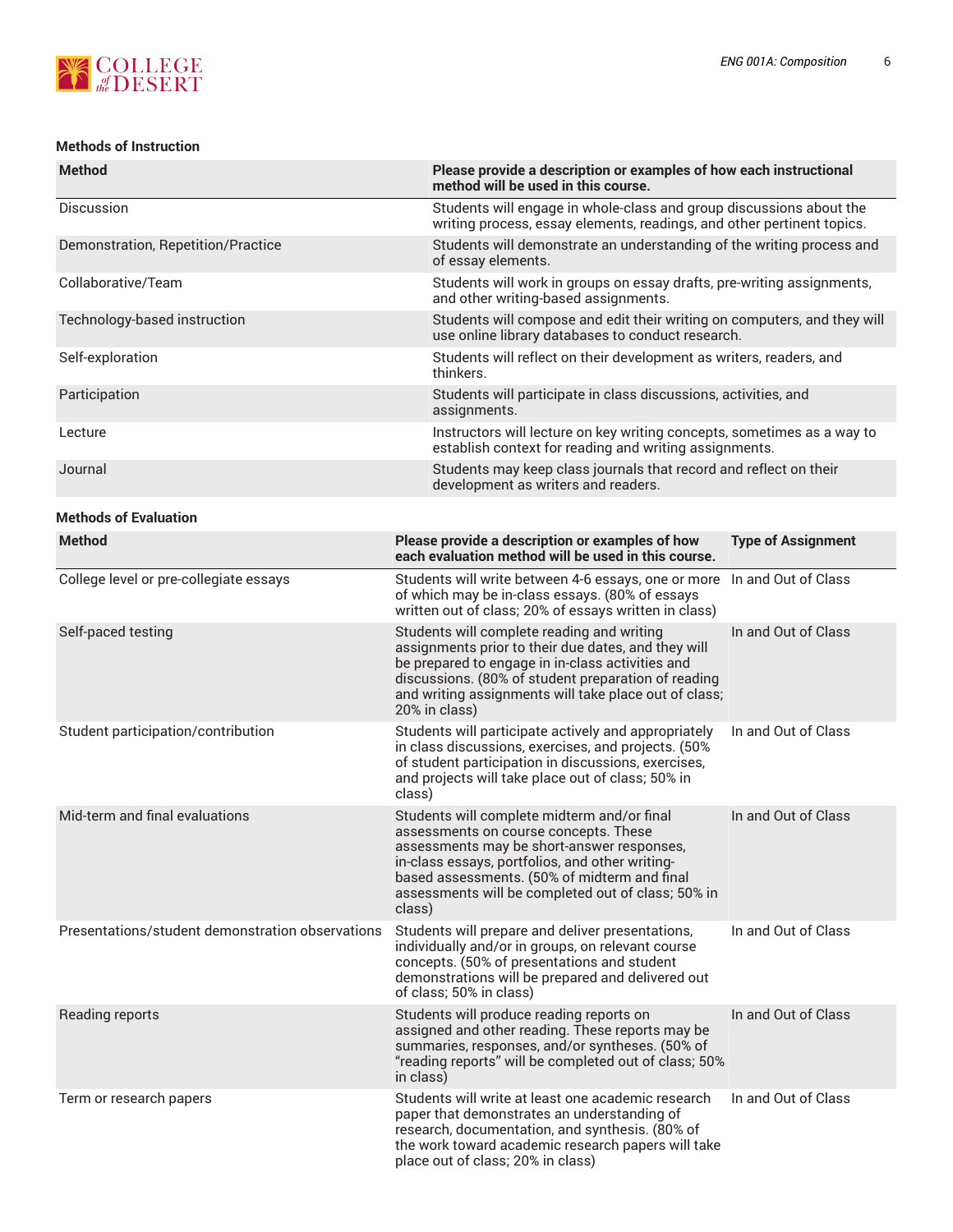

| <b>Portfolios</b>        | Students will compile a portfolio of writing<br>assignments, and then will produce a meta-<br>commentary that reflects on their learning. (80% of<br>work toward a writing portfolio will be completed<br>out of class; 20% in class)                        | In and Out of Class |
|--------------------------|--------------------------------------------------------------------------------------------------------------------------------------------------------------------------------------------------------------------------------------------------------------|---------------------|
| Guided/unguided journals | Students will maintain a journal that reflects on<br>their learning throughout the class, and/or that<br>includes structured notes (e.g., Cornell notes) on<br>reading assignments. (80% of journal-writing will be<br>completed out of class; 20% in class) | In and Out of Class |
| Critiques                | Students will write critiques of their classmates'<br>writing, following a guided protocol that encourages<br>active reflection and dialogue. (20% of written<br>critiques will be completed out of class; 80% in<br>class)                                  | In and Out of Class |
| Written homework         | Students will regularly complete homework<br>assignments, which may include reading, formal<br>and informal writing, and grammar and research<br>documentation exercises. (100% of homework<br>assignments will be completed out of class, by<br>definition) | Out of Class Only   |

#### **Assignments**

#### **Other In-class Assignments**

Participate in peer revision, and complete editing assignments.

#### **Other Out-of-class Assignments**

Read and respond to assigned readings, including at least one book-length work of fiction or nonfiction (not including any textbook). Produce 4-6 essays, for a total of 6,000 words, including essays that incorporate and synthesize research.

#### **Grade Methods**

Letter Grade Only

# **Distance Education Checklist**

**Include the percentage of online and on-campus instruction you anticipate.**

**Online %** 100 **On-campus %** 0

What will you be doing in the face-to-face sections of your course that necessitates a hybrid delivery vs a fully online delivery? N/A (This course can be offered fully online. There is nothing that "necessitates a hybrid delivery," although we may offer the course as a hybrid class.)

# **Instructional Materials and Resources**

If you use any other technologies in addition to the college LMS, what other technologies will you use and how are you ensuring **student data security?**

none

**If used, explain how specific materials and resources outside the LMS will be used to enhance student learning.** N/A

# **Effective Student/Faculty Contact**

Which of the following methods of regular, timely, and effective student/faculty contact will be used in this course?

# **Within Course Management System:**

Timely feedback and return of student work as specified in the syllabus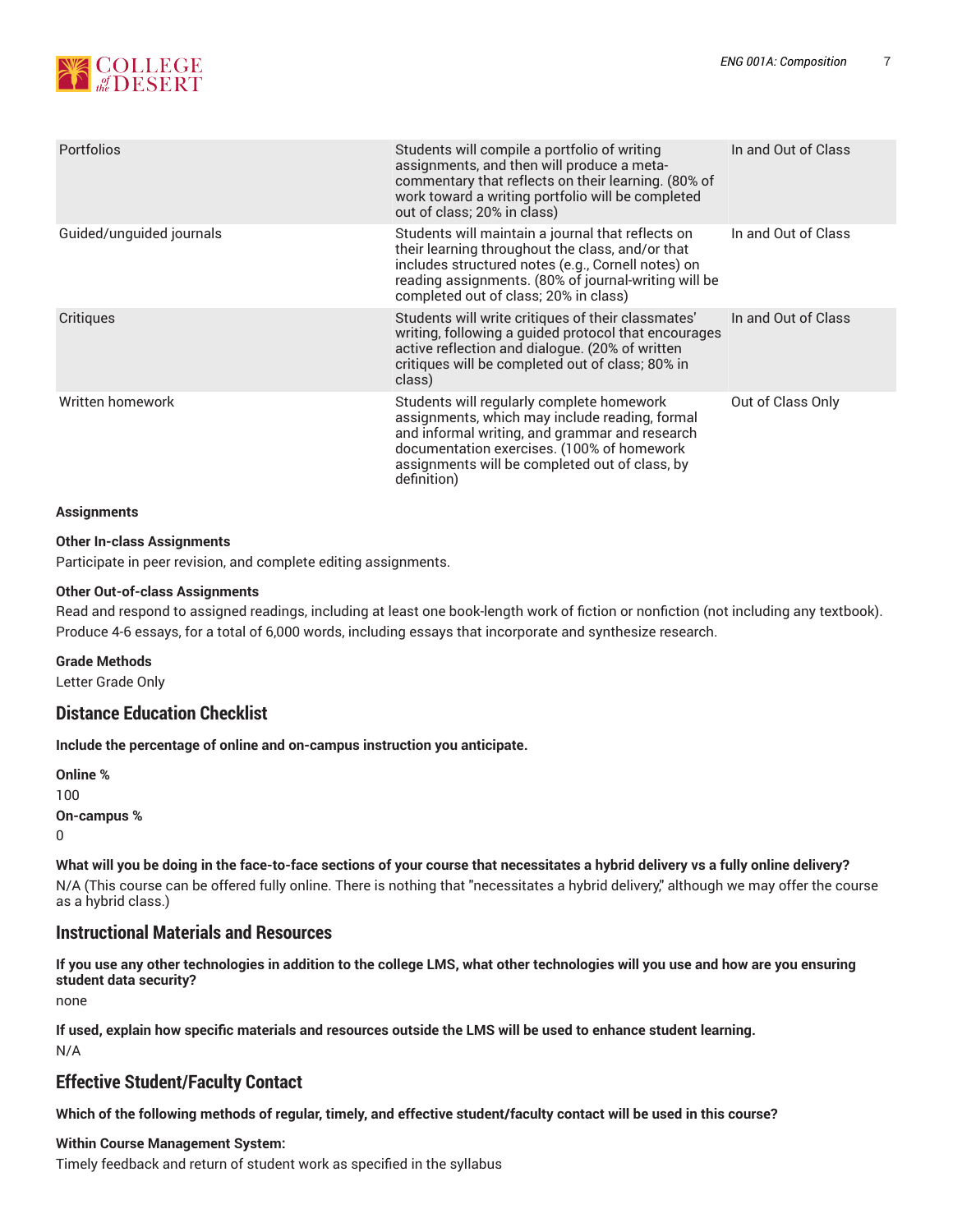

Discussion forums with substantive instructor participation Regular virtual office hours Private messages Online quizzes and examinations Weekly announcements

#### **External to Course Management System:**

Direct e-mail Posted audio/video (including YouTube, 3cmediasolutions, etc.) Telephone contact/voicemail

#### **For hybrid courses:**

Scheduled Face-to-Face group or individual meetings Library workshops Orientation, study, and/or review sessions

#### Briefly discuss how the selected strategies above will be used to maintain Regular Effective Contact in the course.

Students will regularly and frequently complete assignments in discussion forums and/or groups, and they will regularly and frequently submit formal writing assignments, so they will receive regular and frequent feedback from the instructor on these assignments.

#### **If interacting with students outside the LMS, explain how additional interactions with students outside the LMS will enhance student learning.**

Students have the opportunity to contact their instructor on the phone or through email, which gives them an extra avenue for getting feedback and assistance on course material. In addition, students may be directed to open-source audio and/or video material to supplement their learning.

# **Other Information**

# **Comparable Transfer Course Information**

**University System CSU Campus** CSU San Bernardino

**Course Number** ENG 107 **Course Title** Adv. First Year Comp

**Catalog Year** 2019-2020

# **COD GE**

C4.A - Language and Rationality - English Composition

**CSU GE** A2 - Written Communication

**IGETC GE** 1A - English Composition

# **MIS Course Data**

**CIP Code** 23.0101 - English Language and Literature, General.

**TOP Code** 150100 - English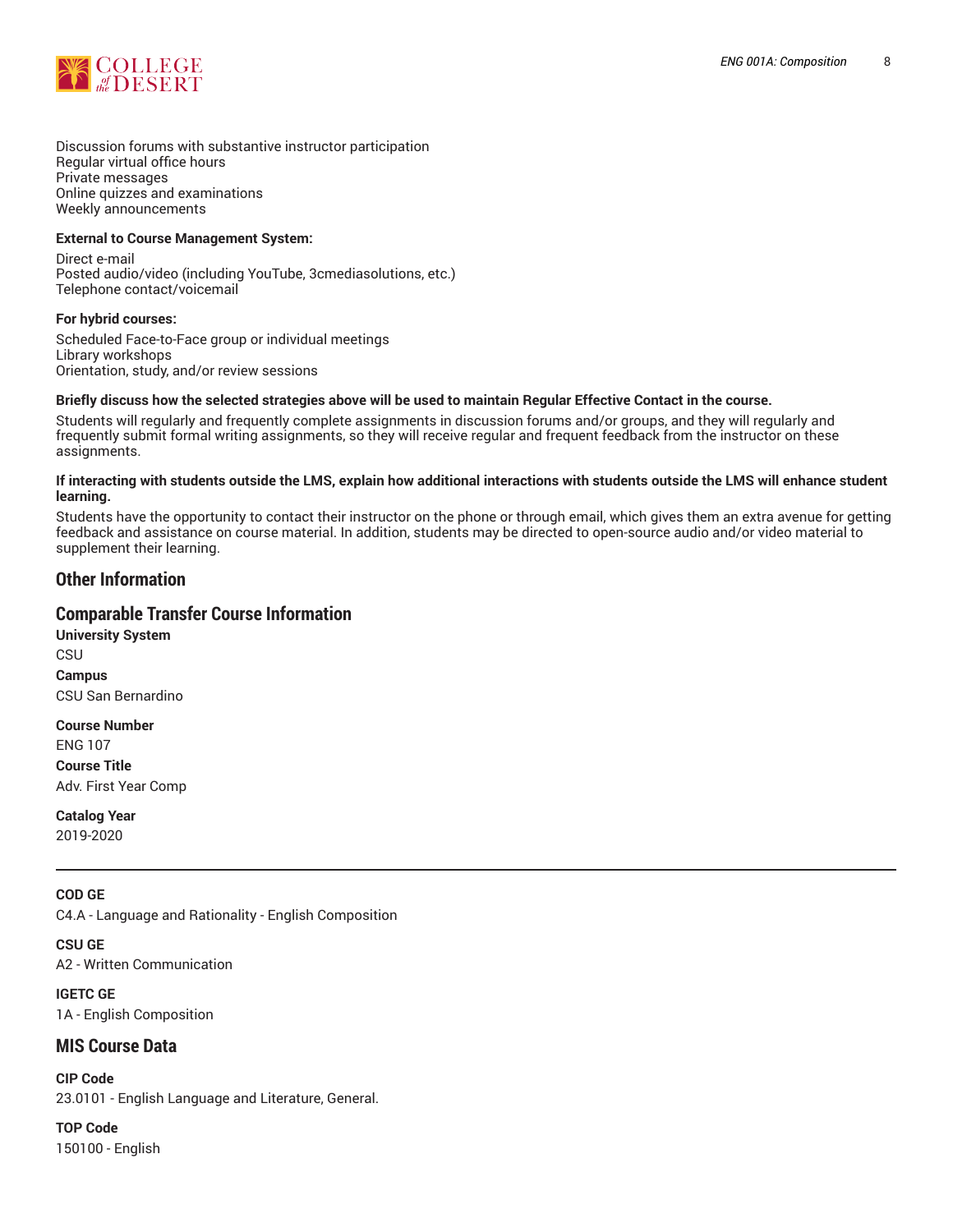

**SAM Code** E - Non-Occupational

**Basic Skills Status** Not Basic Skills

**Prior College Level** Not applicable

**Cooperative Work Experience** Not a Coop Course

**Course Classification Status** Credit Course

**Approved Special Class** Not special class

**Noncredit Catego r y** Not Applicable, Credit Course ,

Funding Agency Category Not Applicable

**Program Status** Program Applica ble

**T r a n s f e r S t a t u s** Transferable to both UC and CSU

General Education Status Composition/Critical Thinking

**Support Course Status** Course is not a support course

**C-ID** ENGL 100

**Allow Audit** No

**Repeatability** No

**Materials Fee** No

**Ad d i t i o n a l F e e s ?** No

# **Approvals**

Curriculum Committee Approval Date 5/05/2020

**Academic Senate Approval Date** 5/14/2020

Board of Trustees Approval Date 6/18/2020